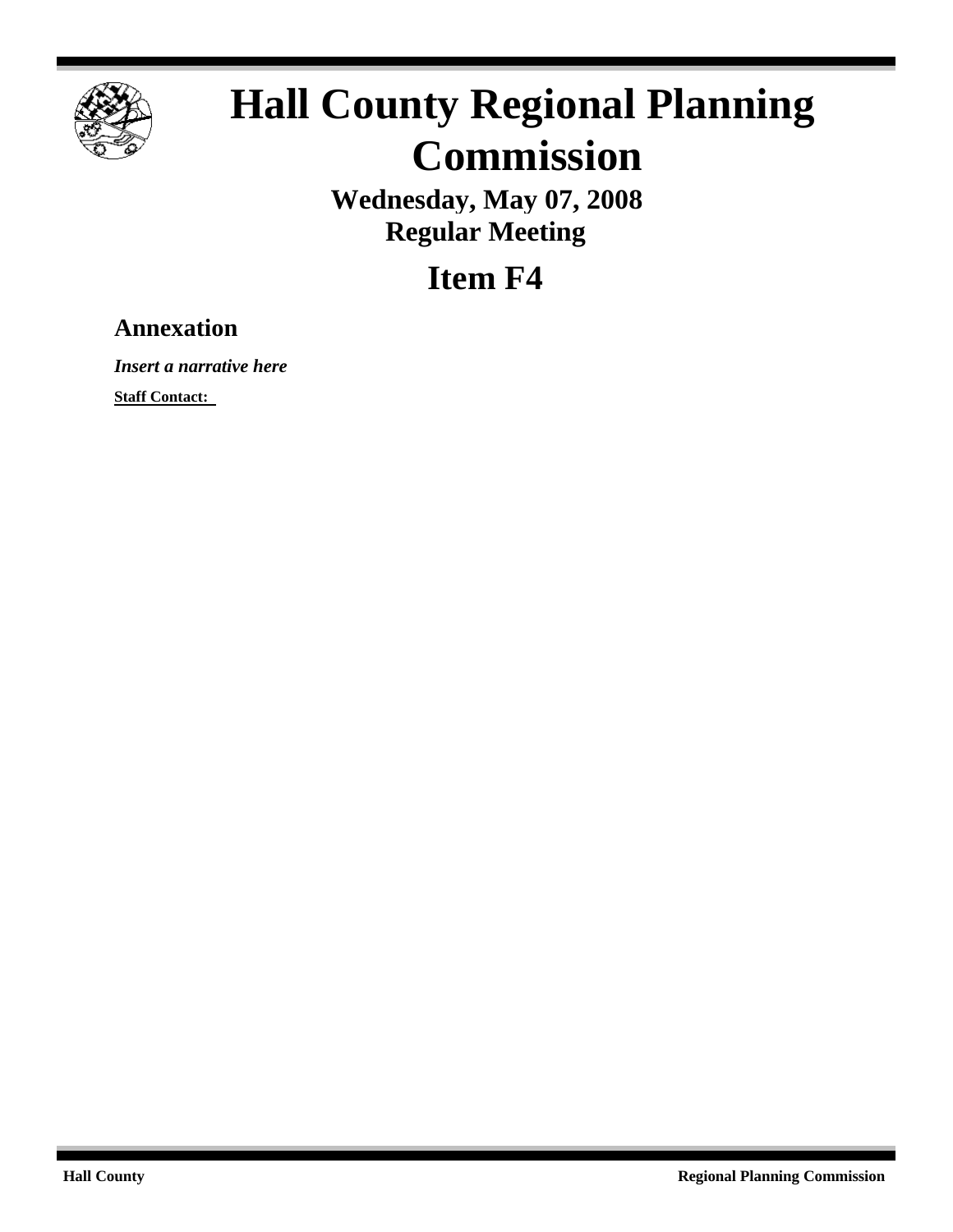# **ANNEXATION PLAN –Thelen Third Subdivision, Wood River, Nebraska**

# April 15, 2008

## **OVERVIEW**

Section 17-405 of The Nebraska State Statute allows Cities of the Second Class to annex any contiguous or adjacent lands, lots, tracts, streets, or highways that are urban or suburban in character and in such direction as may be deemed proper.

Regulations governing municipal annexation were implemented in order to develop an equitable system for adding to and increasing city boundaries as urban growth occurs. Areas of the community that are urban in nature, and are contiguous to existing boundaries, are appropriate for consideration of annexation.

Annexation of urban areas adjacent to existing city boundaries can be driven by many factors. The following are reasons annexation should be considered:

- 1. Governing urban areas with the statutorily created urban form of government, municipalities have historically been charged with meeting the needs of the expanded community.
- 2. Provide municipal services. Municipalities are created to provide the governmental services essential for sound urban development and for the protection of health, safety and well being of residents in areas that are used primarily for residential, industrial, and commercial purposes.
- 3. Ensure orderly growth pursuant to land use, building, street, sidewalk, sanitary sewer, storm sewer, water, and electrical services.
- 4. Provide more equitable taxation to existing property owners for the urban services and facilities that non-city residents in proposed annexation areas use on a regular basis such as parks, streets, public infrastructure, emergency services, retail businesses and associated support.
- 5. Ensure ability to impose and consistently enforce planning processes and policies.
- 6. Address housing standards and code compliance to positively impact quality of life for residents.
- 7. Enable residents of urban areas adjacent to city to participate in municipal issues, including elections that either do or will have an impact on their properties.
- 8. Anticipate and allocate resources for infrastructure improvements. This would include extension of sewer, water and electrical infrastructure.
- 9. Provide long term visioning abilities as it relates to growth and provision of services.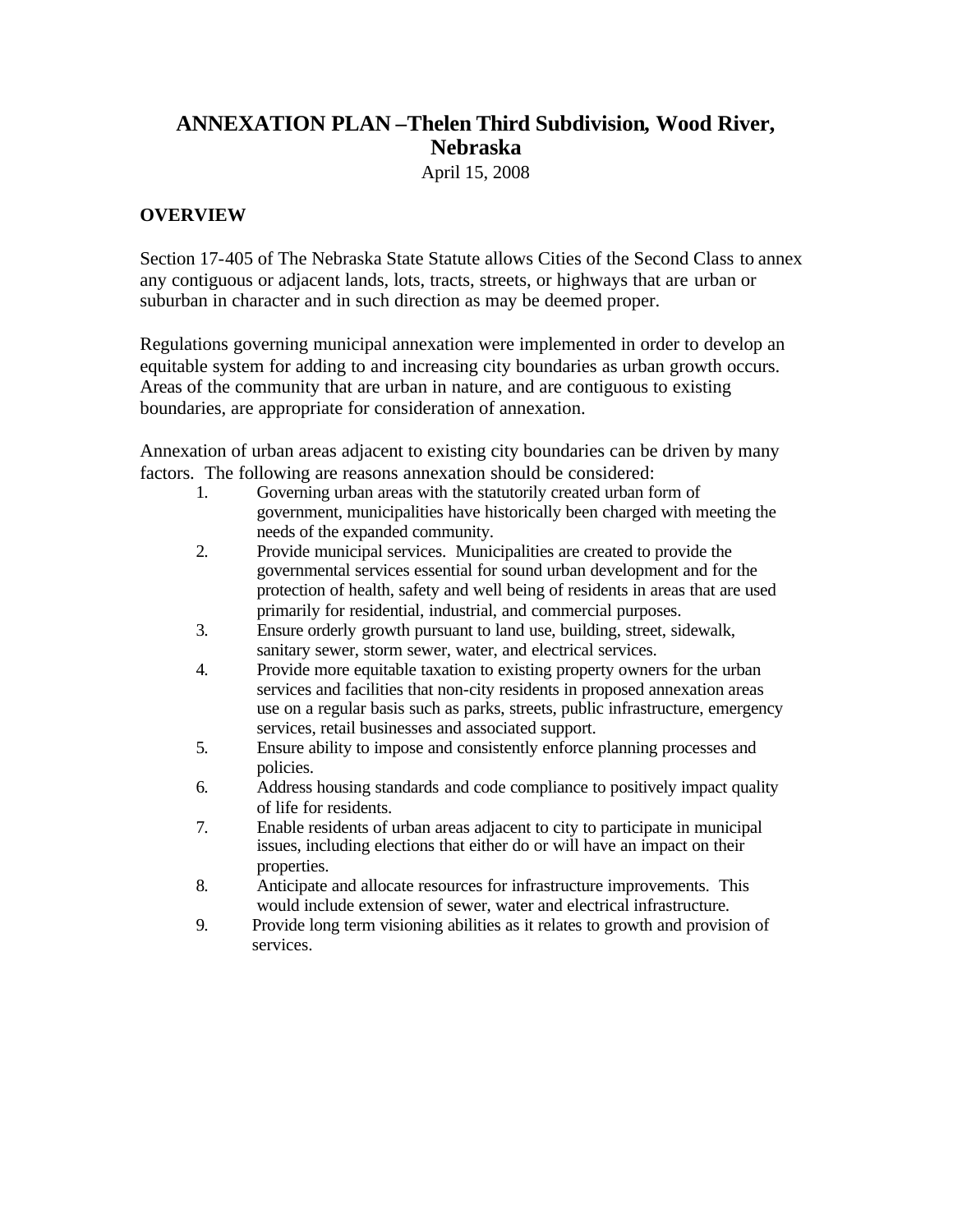#### **Other Factors**

The owner of this property has requested that the City annex this property in conjunction with the approval a final plat of this tract.

A comprehensive inventory of services and facilities has been developed, with the types and level of services currently being provided as well as the types of level of services anticipated as a result of annexation.

The inventory includes general information concerning:

- Existing infrastructure in affected area(s)
- Summary of expenditures to extend existing infrastructure
- Emergency services
- Summary of operating expenditures associated with increased services

The service plan incorporates detailed elements of the inventory. The inventory and resulting service plan should be the basis for discussions concerning each specific area identified for potential annexation. *It should be noted that the capital improvements to existing infrastructure and extending services if necessary will take place over a reasonable period of time in order to ensure adequate time for planning, designing, funding and constructing such a sizable number of projects while protecting the financial integrity of the City's enterprise funds. Individual property owners will be responsible for the cost of extending services through neighborhoods and for connecting their properties to the public systems.*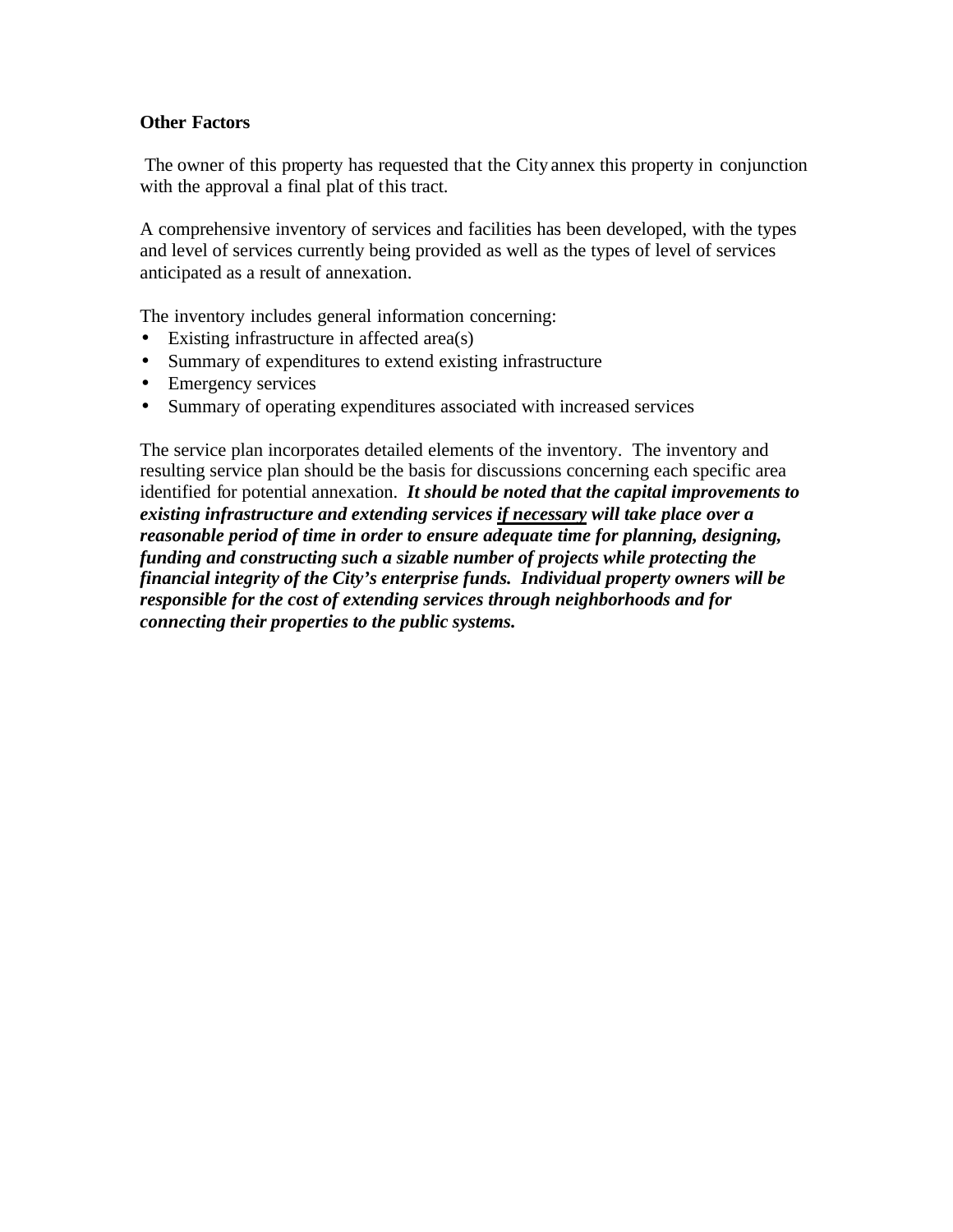### **Inventory of Service and Service Plan**

### **Thelen Third Subdivision**

The area is located on the north side of Wood River north of Green Street and east of Lilly Street. According to the description submitted with the request to be annexed is approximately 1.515 acres.

## INVENTORY OF SERVICES

1. Police Protection. The Hall County Sheriff's Department under contract with the City of Wood River will provide protection and law enforcement services in the annexation area. These services include:

- Normal patrols and responses
- Handling of complaints and incident reports
- Investigation of crimes
- Standard speed and traffic enforcement
- Special units such as traffic enforcement, criminal investigations, narcotics, and gang suppression

These services are offered by contract for all properties within the municipal limits of Wood River.

2. Fire Protection. The Wood River Rural Fire Department will provide emergency and fire prevention services in the annexation area. These services include:

- Fire suppression and rescue
- Hazardous materials regulation
- Periodic inspections of commercial properties
- Public safety education

This property is currently served by the Wood River Rural Fire Department and will be the location of a new fire station.

3. Wastewater (Sanitary Sewer). . The City of Wood River currently maintains the wastewater utilities services for the proposed annexation area. Wastewater services to new development and subdivisions will be provided according to standard policies and procedures of the City. Wastewater service to this area is available through existing lines.

4. Maintenance of Roads and Streets. The City of Wood River will maintain public streets over which the City has jurisdiction. These services include:

- Snow and ice removal
- Emergency pavement repair
- Preventative street maintenance
- Asphalt resurfacing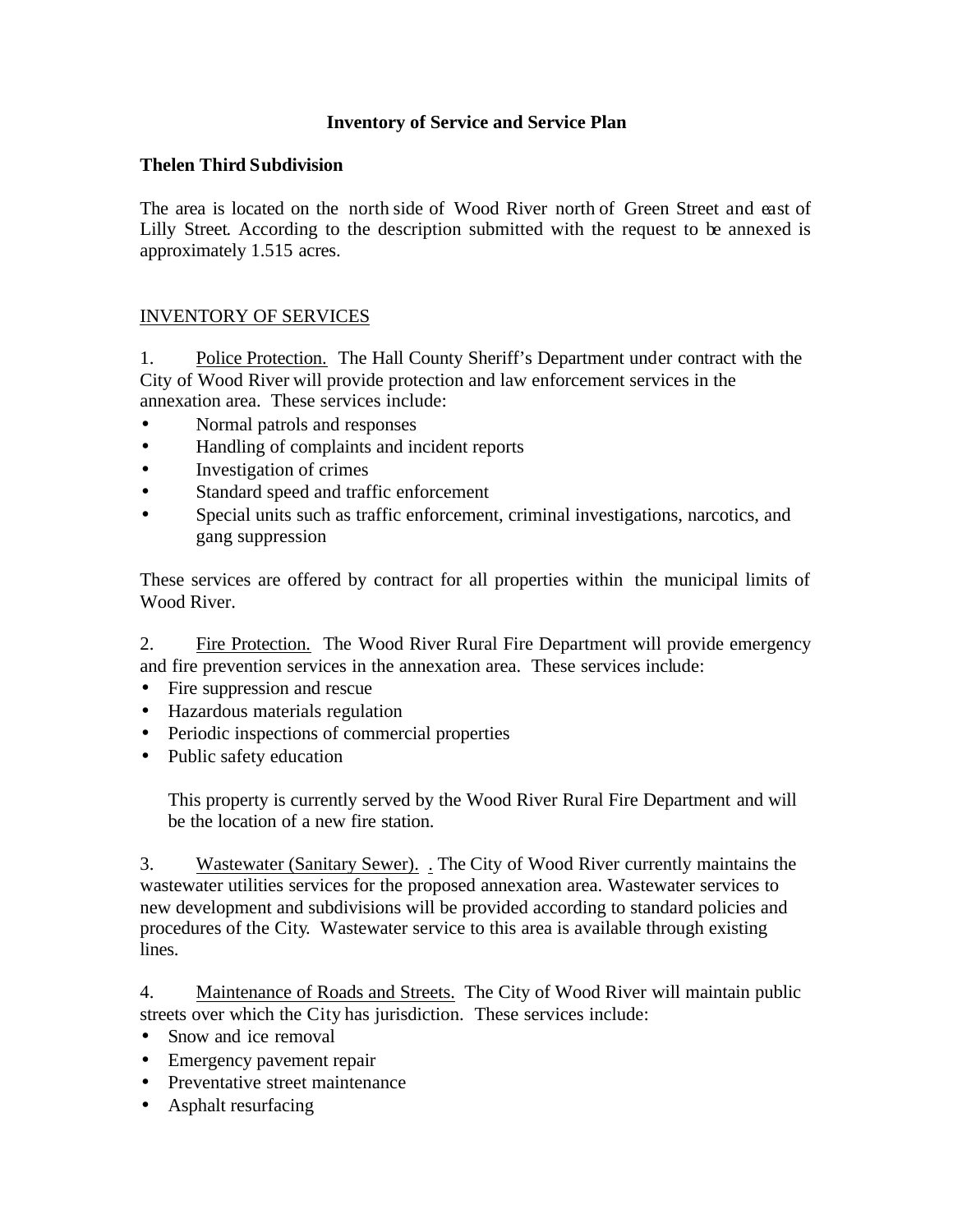- Ditch and drainage maintenance
- Sign and signal maintenance

5. Water Utilities. The City of Wood River currently maintains the water utilities services for the proposed annexation area. Water service to this area is available through existing water lines.

6. Maintenance of Parks, Playgrounds, and Swimming Pools. No impact on public or private recreation facilities is anticipated as a result of annexation. Recreation facilities and area amenities, including parks and pools, that are privately owned and operated, or operated and maintained by another governmental entity, will be unaffected by the annexation.

7. Building Regulations. The City of Wood River by contract with the Hall County Building Department will continue to oversee services associated with building regulations, including:

- Commercial Building Plan Review
- Residential Building Plan Review
- Building Permit Inspections and Issuance
- Investigation of complaints relative to Minimum Housing Standards
- Regulation of Manufactured Home Parks
- Investigation of Illegal Business Complaints
- Investigation and Enforcement of Zoning Violations

| <b>Summary of Impacts</b>             |                               |
|---------------------------------------|-------------------------------|
| <b>Police Protection</b>              | No Impact                     |
| <b>Fire Protection</b>                | No Change                     |
| Wastewater                            | Available                     |
| Roads and Streets                     | No Impact                     |
| <b>Water Service</b>                  | Available                     |
| Parks, Playgrounds and Swimming Pools | No Impact                     |
| <b>Building Regulations</b>           | Already Subject to Wood River |
|                                       | Regulations                   |
| <b>School District</b>                | District 8 (Wood River)       |
|                                       |                               |

8. Summary of Impacts